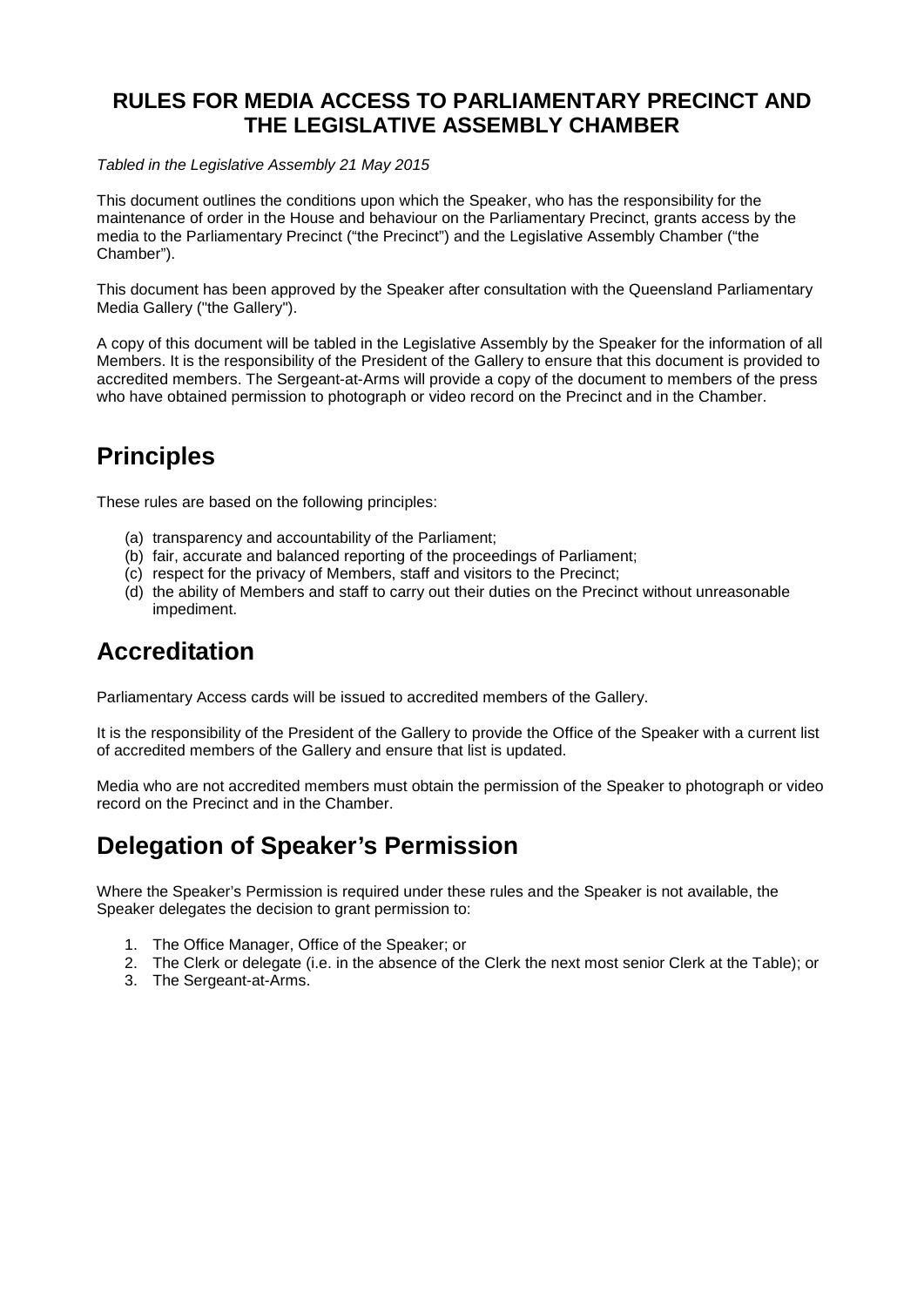## **Photography and/or video recording on the Parliamentary Precinct**

## **Events not requiring permission or notification**

The following media events involving photography and/or video recording may be conducted by accredited members of the Gallery in the following areas of the precinct as of course (i.e. without the need to seek the Speaker's permission or to notify the Speaker and others) on the proviso that there is not a function being held in that area or the permission of the host of the function has been obtained:

## *Door stop interviews, press conferences etc*

Door stop interviews, press conferences etc may take place with Members in the following areas of the Precinct (N.B. for clarity these areas are visually represented in the attached location guide):

- (a) Speaker's Green
- (b) Dandiir Room, level 5, Parliamentary Annexe.
- (c) Colonnade, level 5, Parliamentary Annexe—from double glass doors near media rooms to double glass doors near the Strangers Café and Wine Bar. (Note: press conferences etc should generally not be held between double glass doors near media rooms to double doors at Parliament House as this impedes pedestrian access between Parliament House and the Parliamentary Annexe. However, if a function is being held on the colonnade and it is wet weather, preventing use of the Speaker's Green, then press conferences etc may be held in this area.)
- (d) Western end foyer, level 5, Parliamentary Annexe between glass doors and media rooms.
- (e) Front of Parliament House (outside)
- (f) Front of Parliamentary Annexe (outside).

## *Caucus/Party meetings*

In relation to caucus meetings or party meetings, accredited members of the Gallery may record Members' arrival and departure (N.B. for clarity these areas are visually represented in the attached location guide). However, the media shall not obstruct access and must withdraw from the vicinity once meetings have commenced.

## *Press Conferences/Interviews with Non-Members*

Press Conferences/Interviews with Non-Members may be conducted as of course in the area to the left of the Parliamentary Annexe entrance steps.

## **Events Requiring Notification**

## *Outside broadcasts*

When accredited members of the Gallery wish to bring vehicles on the Precinct (to the Alice Street Laneway or at the Front of Old Parliament House) to facilitate an outside broadcast, the relevant Gallery members need to provide at least 1 hours notice to the Speaker's Office and Parliamentary Security via an e-mail to [mediagallerynotifications@parliament.qld.gov.au.](mailto:mediagallerynotifications@parliament.qld.gov.au)

### *Piece to camera*

Similarly, when accredited members of the Gallery wish to do a piece to camera in the Legislative Assembly Chamber (when Assembly is not sitting), Legislative Council Chamber, Speaker's Green, Old Parliament House forecourt or from the Balconies of the Old House, the relevant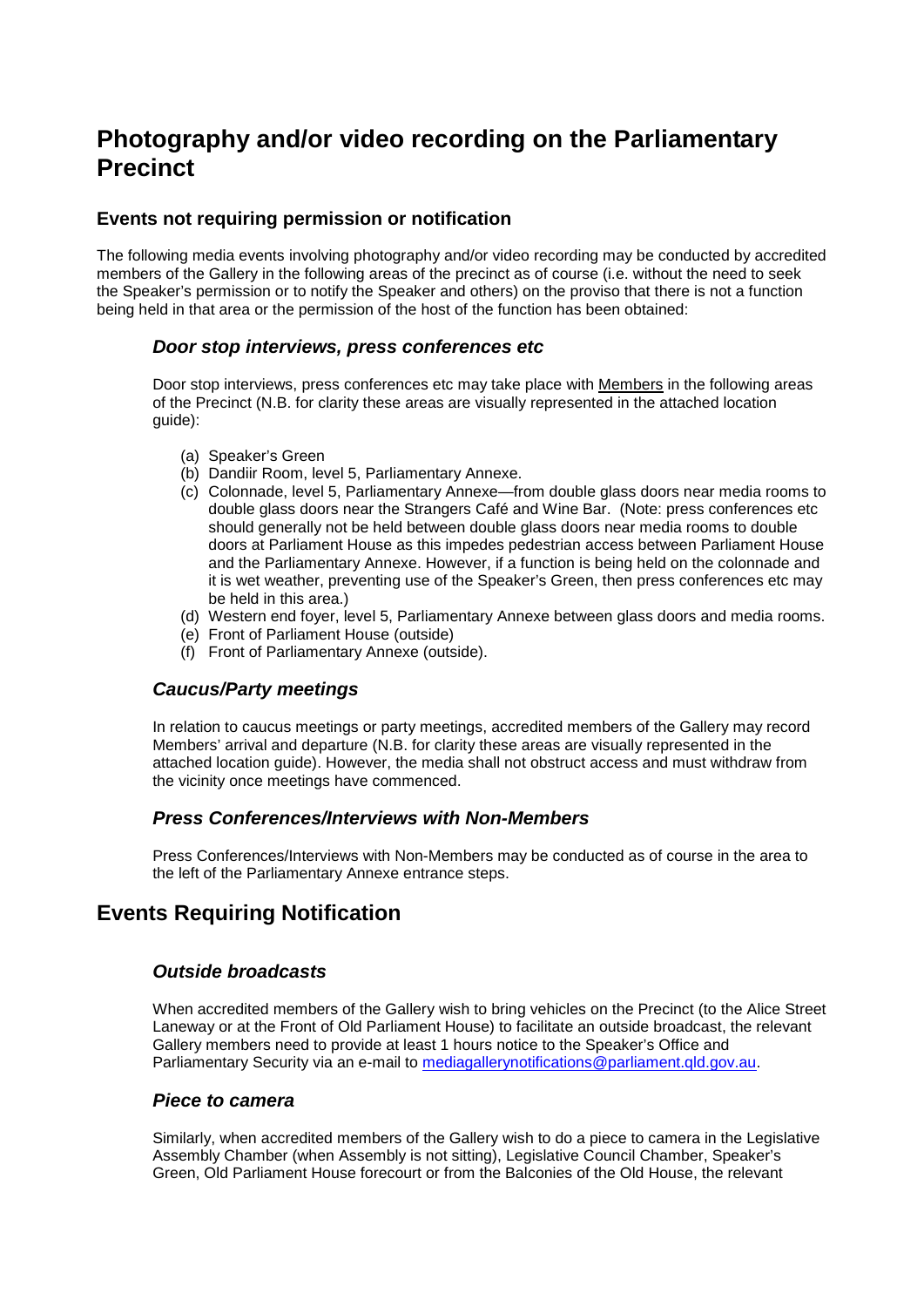Gallery members need to provide at least 1 hour's notice to the Speaker's Office and Parliamentary Security via an e-mail to [mediagallerynotifications@parliament.qld.gov.au](mailto:mediagallerynotifications@parliament.qld.gov.au)

Advice will be provided by return e-mail if there is any logistical impediment to the above proposed actions.

# **Events requiring permission**

The following media events involving photography and/or video recording may be conducted by accredited members of the Gallery in the following areas of the Precinct only after approval of the Speaker or his delegate and if a function is being held in those areas with the approval of the host (N.B. for clarity these areas are visually represented in the attached location guide):

(a) In and outside the Speaker's Office.

(b) Ministers' offices or corridors adjacent to Ministerial offices (except with the consent of the relevant Minister(s)).

(c) In or near the Legislative Council Chamber or outside the Members' Reading Room, Level B,

- Parliament House to observe members entering and leaving the Legislative Assembly Chamber.
- (d) Level B Colonnade of Parliament House.
- (e) Cafeteria, dining rooms or areas immediately adjacent these areas.

(f) Function Rooms (e.g. Premiers' Hall and Speakers' Hall and Undumbi Room) (except with the consent of the function organiser)

- (g) Level 7, Parliamentary Annexe, recreation areas.
- (h) Members' bedroom areas, the Gymnasium and the Billiard Room.
- (i) Entry or exits to car parks.

### **(See Appendix B)**

In determining whether to grant permission in relation to the above the Speaker or his delegates will take into account whether the proposed photography or video recording serves a legitimate news, information, educational or cultural purpose and the preservation of the dignity of the Parliament as an institution.

## *Committee proceedings*

In relation to all Parliamentary Committee proceedings (e.g. hearings or briefings) the Gallery will follow the direction of the relevant Committee Chairperson with respect to photography/and or video recording.

# **Areas where filming is prohibited**

## *Members' Only Areas*

No photography or tape recording is permitted in and nor are the media permitted to attempt to interview or seek comment from Members in areas that are designated "Members' Only" areas (eg. outside the Chamber on Level B on sitting days - N.B. for clarity these areas are visually represented in the attached location guide).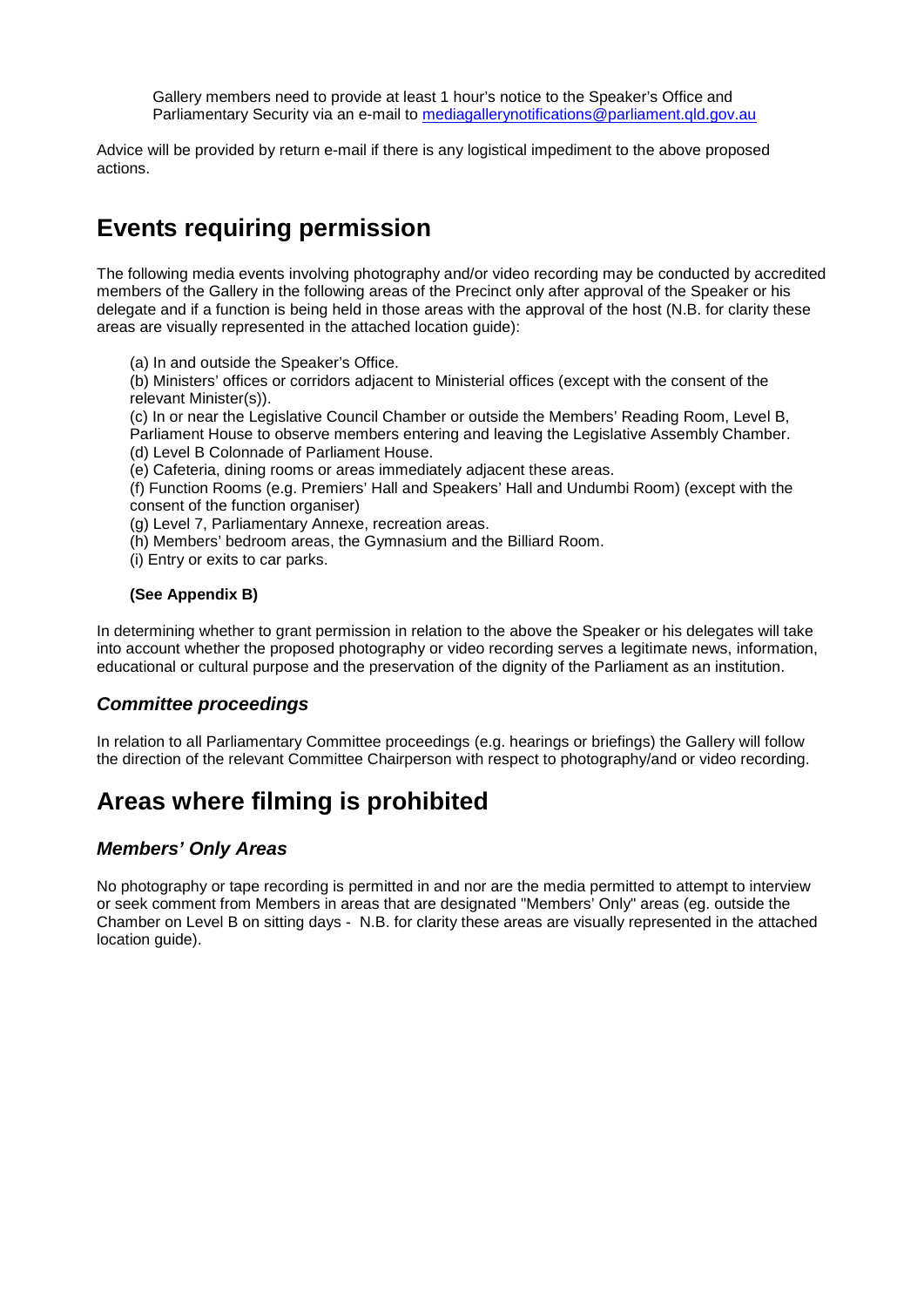## **CONDITIONS FOR FILMING AND BROADCASTING THE PROCEEDINGS OF THE LEGISLATIVE ASSEMBLY**

# **Authority to Broadcast**

The Speaker authorises live recording, broadcast and rebroadcast of the proceedings and excerpts of proceedings of the Legislative Assembly on radio, television and the internet in accordance with Broadcast Terms and Conditions detailed on the Parliament's Website at [http://www.parliament.qld.gov.au/work-of](http://www.parliament.qld.gov.au/work-of-assembly/broadcast-chamber/terms-and-conditions)[assembly/broadcast-chamber/terms-and-conditions](http://www.parliament.qld.gov.au/work-of-assembly/broadcast-chamber/terms-and-conditions) and as set out below:

# **Conditions**

Access to the proceedings of the Queensland Parliament for the broadcasting and televising of proceedings is subject to an undertaking to observe, and to comply with, the following conditions—

### **1. Fair and Accurate Reporting**—

Photography, televising and broadcasting shall be used only for the purposes of fair and accurate reports of proceedings with the aim of informing the viewers about the work of Legislative Assembly, and shall not be used or sold for —

(i) political party advertising or election campaigns;

- (ii) satire or ridicule;
- (iii) commercial sponsorship or commercial advertising.

### **2. Balanced Reporting**

Reports of proceedings shall be such as to provide a balanced presentation of differing views.

### **3. Context**

Excerpts of proceedings are to be placed in context.

### **4. Deletions from the Record of Proceedings**

If the Speaker orders that a remark be deleted from the Record of Proceedings, either at the time the remark was made or at a later time, the remark, the Speaker's direction and the proceedings relating to the matter, are not to be rebroadcast. (N.B. this restriction only applies to formal deletions from Record of Proceedings, not in circumstances where the Speaker has ordered that comments be withdrawn.)

### **5. Technical Restrictions**

Footage must be broadcast at normal speed, with synchronised sound and vision.

### **6. Speaker's Instructions**

The instructions of the Speaker of the Queensland Parliament, or the Speaker's delegate, in respect of broadcasting, shall be observed.

#### **7. Sale or license to carry same conditions**

The sale or license to use any photos or footage taken in the Assembly is to be subject to the same conditions that apply to fair and accurate reporting detailed above. (For example, a photo cannot be sold for the purpose of political advertising.)

**8. Rules for camera operators (film and still photography) in the Legislative Assembly Chamber** below are to be followed at all times.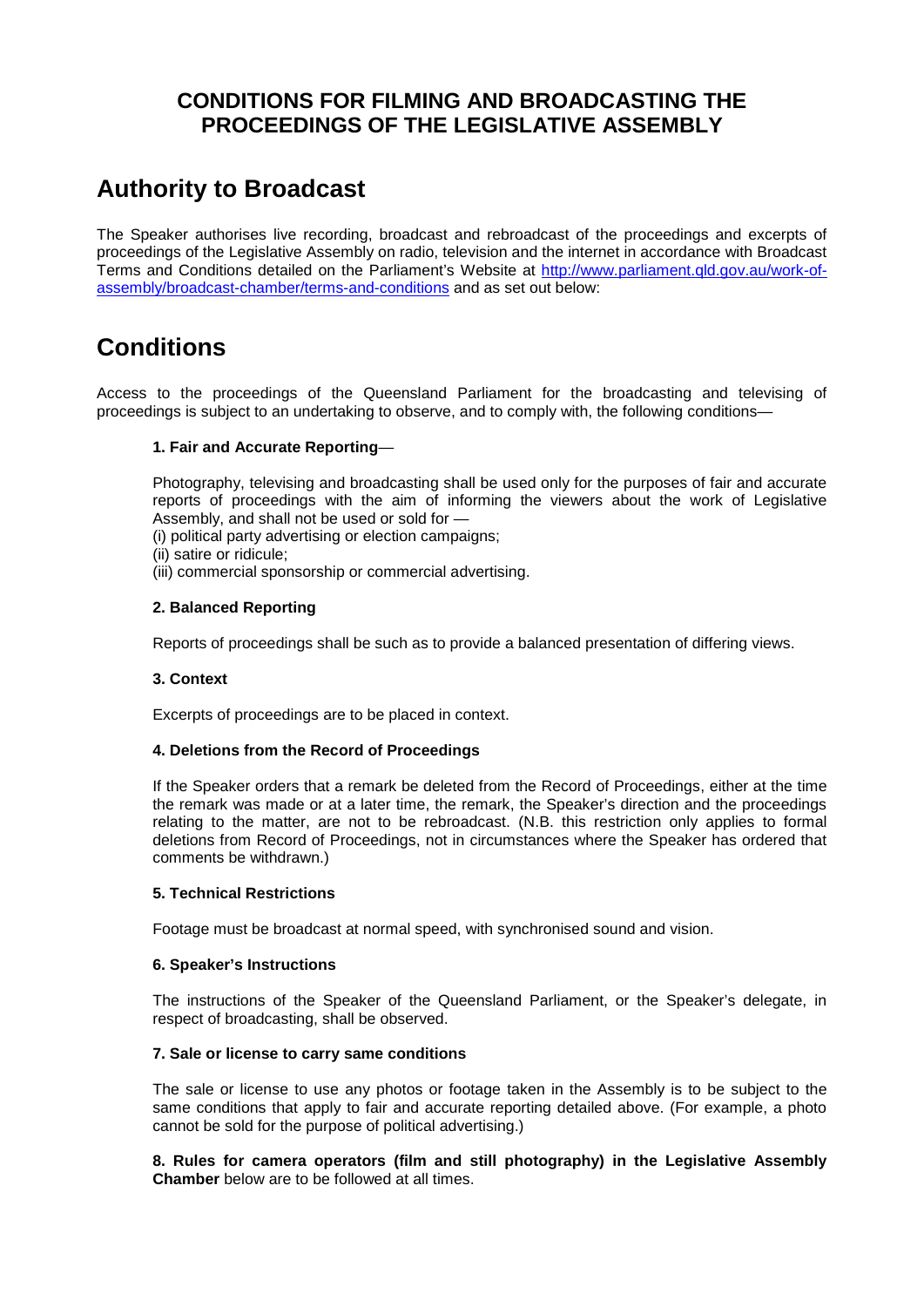- (a) Camera Operators in the Chamber are required to sign a register in the Speaker's Office before entering the Chamber to confirm that they are aware of and agree to comply with these rules**.(See Appendix A)**
- (b) Cameras will only begin to film when the Speaker (or delegate) enters the Chamber and takes the Chair and will cease filming when the Speaker (or delegate) leaves the Chair.
- (c) Instructions from the Speaker, or the Speaker's delegates, in relation to the operation of the sound and vision equipment in the Queensland Parliament, shall be observed.
- (d) Cameras should generally focus on the Member with the call. However, reaction shots of a Member are permitted when the Member has sought information which is being supplied by a Member having the call; or when the Member is referred to in debate at the time they are being referred to; and if the Member is in their designated seat. If an exchange between Members is too fast to permit normal camera switching, then a wider camera shot incorporating those involved in the exchange, including the Chair, is permitted.
- (e) Wide-angle shots of the Chamber may be used during Divisions and Question Time. Sparing use of the wide-angle shot may be used at other times. No prolonged focus should be on particular members who do not have the call.
- (f) During Divisions cameras are required to employ only wider group shots, tellers recording and the Speaker. Conversations or interjections between Members during Divisions should not be recorded, broadcasted or rebroadcasted either with or without sound.
- (g) Under no circumstances are close-up shots of Members' papers or computer screens permitted and cameras shall not focus on Members' papers or computer screens nor is there to be any publication or broadcast of Members' papers or computer screens.
- (h) Shots of the public gallery are permitted except during motions of condolence or where minors are present in the gallery or when otherwise ordered by the Speaker or their delegate.
- (i) Camera operators shall observe the dress standards required of Members in the Chamber (i.e. Business attire for females and a tie or a jacket for males).
- (j) All photos or footage taken by camera operators is to be kept for 24 hours and during this time the Speaker may request the production of photos and footage taken to ensure the compliance with these rules.

## **PENALTIES**

Breaches of any of the guidelines in this document shall be considered and determined by the Speaker. Penalties for breaches will also be determined by the Speaker.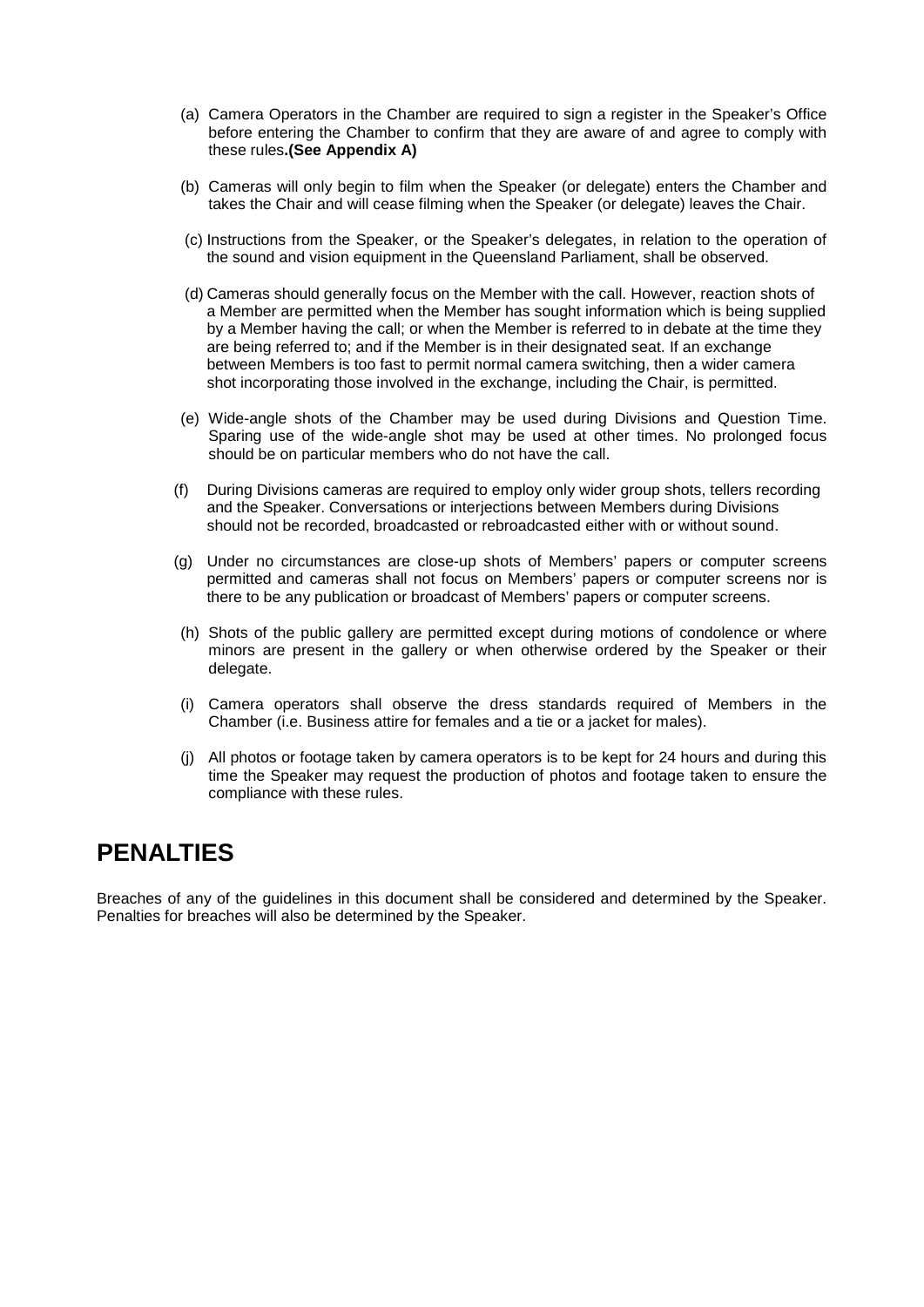**I, the undersigned, have read and agree to comply with the conditions governing media access to the Legislative Assembly Chamber and Parliamentary Precinct and conditions for filming and broadcasting the proceedings of the Legislative Assembly:**

| Name:                      |                                                                                                                      |  |
|----------------------------|----------------------------------------------------------------------------------------------------------------------|--|
| Signature:                 |                                                                                                                      |  |
| Media Outlet:              | <u> 1989 - Johann Storm, martin santa masjid a shekara ta 1989 ta 1989 ta 1989 ta 1989 ta 1989 ta 1989 ta 1989 t</u> |  |
| <b>OFFICE USE ONLY:</b>    |                                                                                                                      |  |
| Noted by Speaker's Office. |                                                                                                                      |  |
| Signature:                 | Date: _________                                                                                                      |  |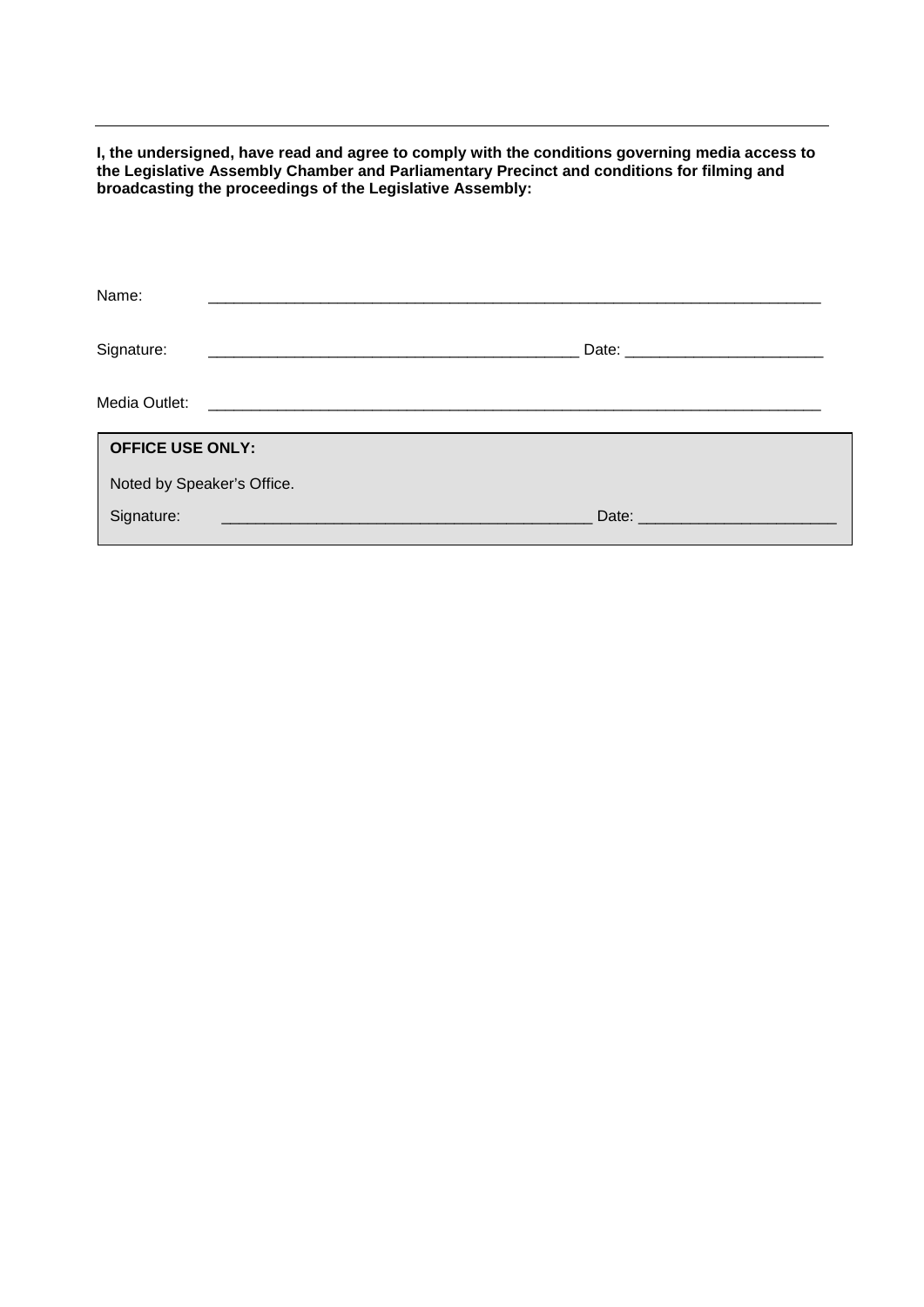# **Location guide for photography and video recording on the Parliamentary Precinct**

1. Door stop interviews, press conferences etc may take place by accredited members of the Parliamentary Press Gallery in the following areas of the Parliamentary Precinct

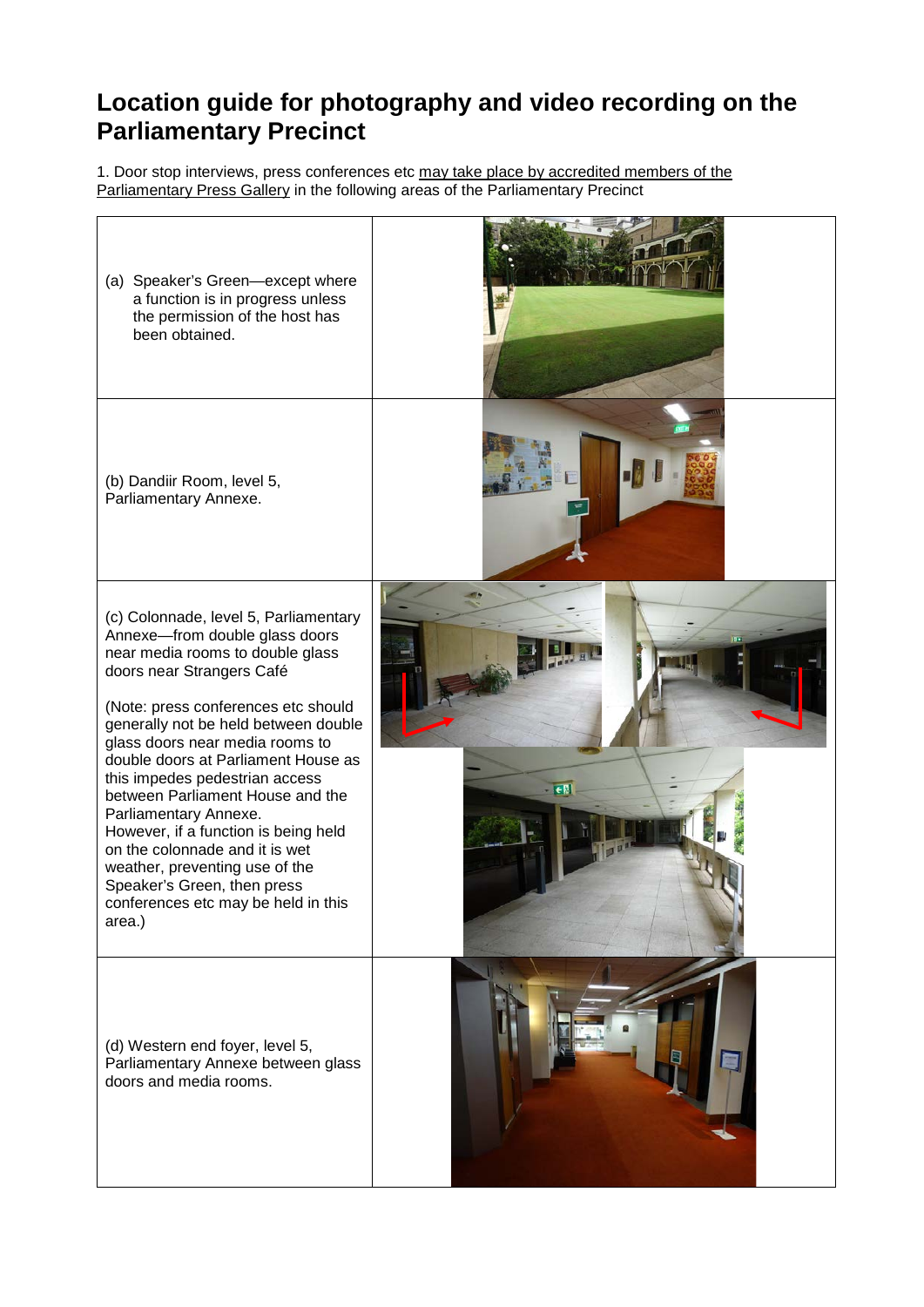

### *Caucus/Party Meetings*

In relation to caucus meetings or party meetings—the press may record members' arrival, shall not obstruct access but will withdraw from vicinity once meetings have commenced.



### **2. Areas requiring approval by Speaker or delegate prior to photography and video recording on the Parliamentary Precinct** by accredited members of the Parliamentary Press Gallery:

This prohibition without approval includes:

| (a) In and outside the Speaker's Office.                                                                             |  |
|----------------------------------------------------------------------------------------------------------------------|--|
| (b) Ministers' offices or corridors<br>adjacent to Ministerial offices (unless<br>with the consent of the Minister). |  |
| Note: Be mindful that most corridors in<br>Parliament House are adjacent to<br><b>Ministerial Offices</b>            |  |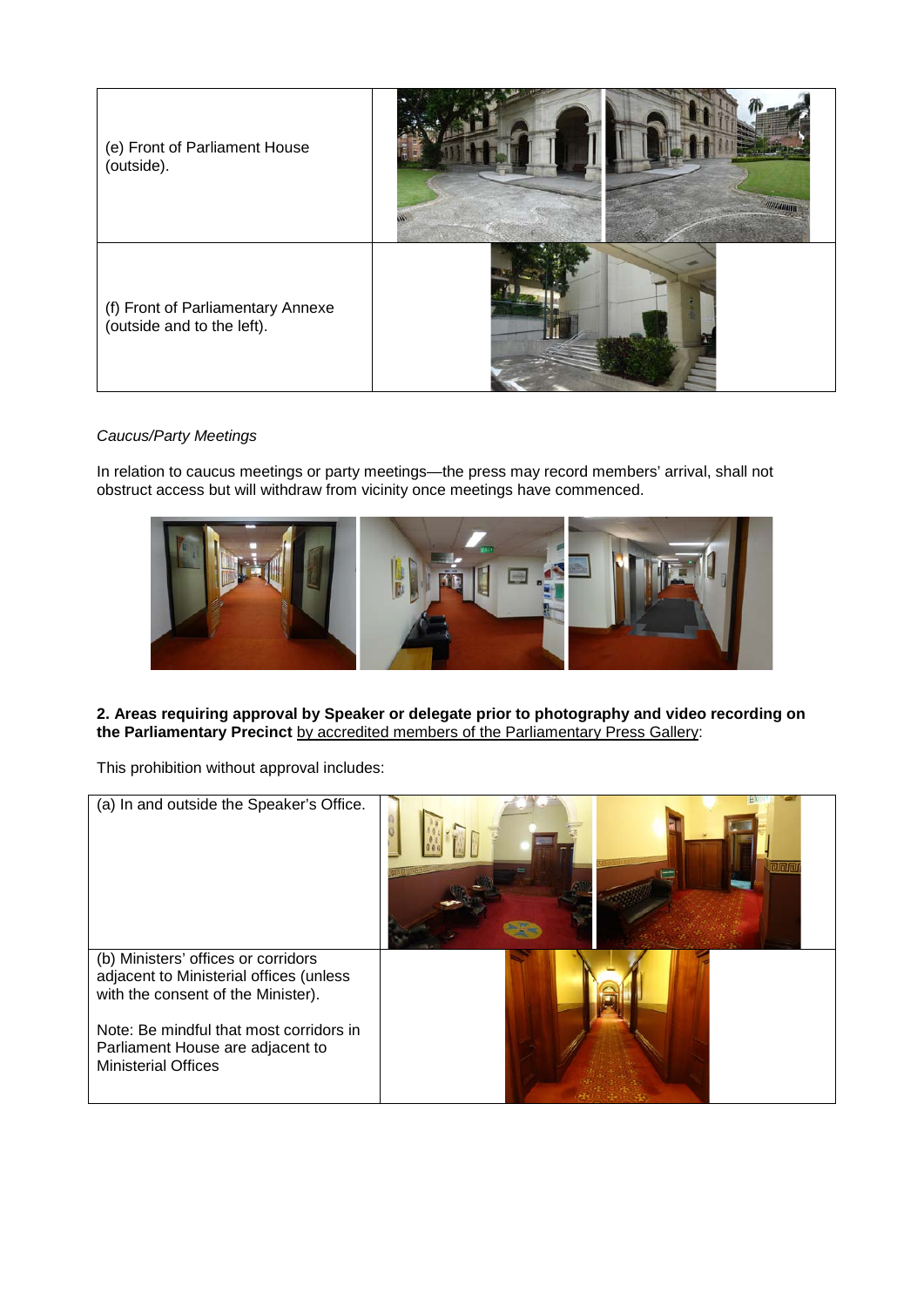